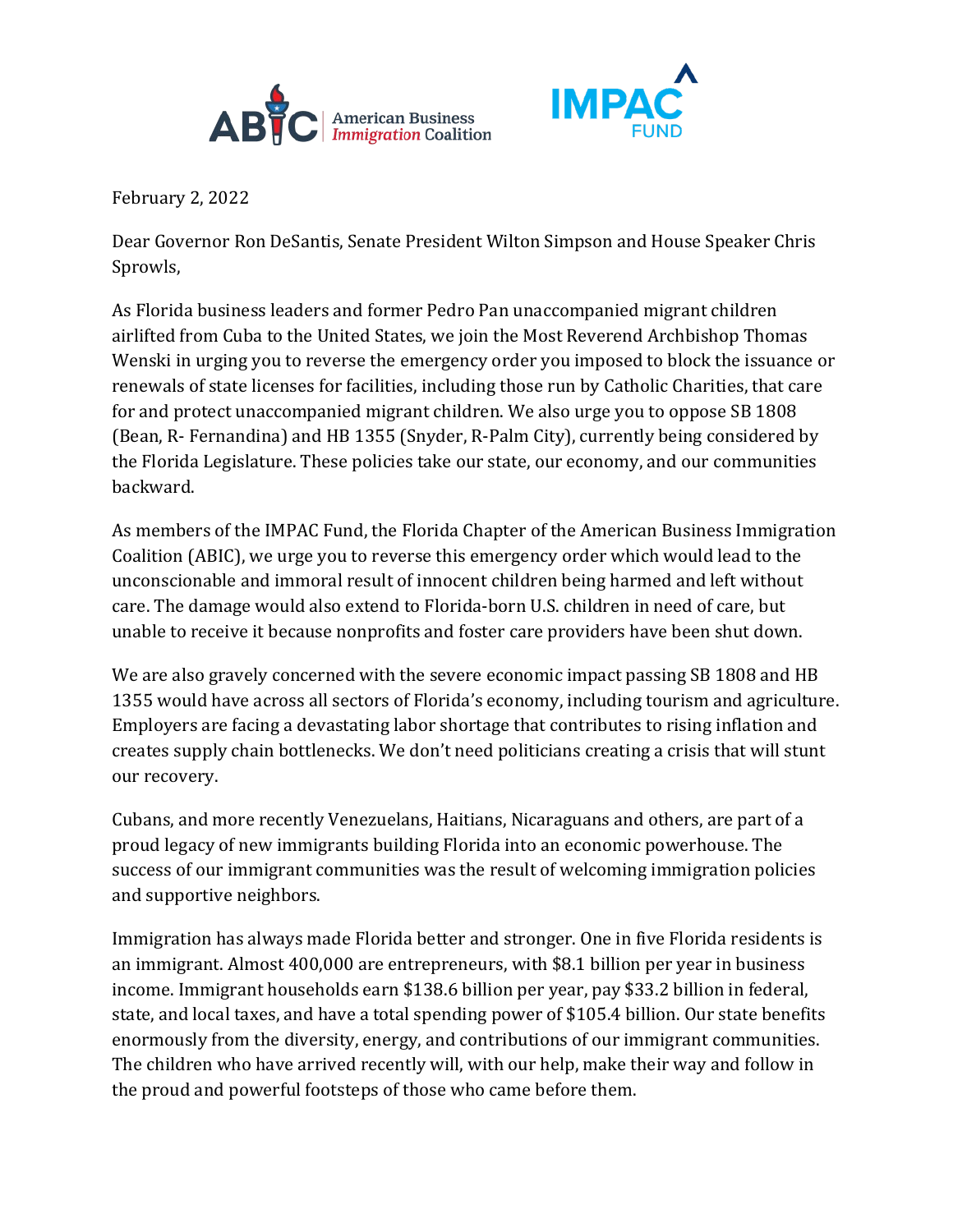



Please rescind this harmful executive order blocking organizations from caring for vulnerable children and oppose SB 1808/ HB 1355. We respectfully request a meeting to speak with you about this issue and work with you to collaborate on solutions that will benefit all Floridians.

Sincerely,

**Mike Fernandez**, Chairman & CEO, MBF Healthcare Partners

**Tony Argiz,** Chairman & CEO, Morrison, Brown, Argiz & Farra, LLP

**Mario Murgado,** President & CEO, Murgado Automotive Group, Inc.

**Aida Levitan,** President, The Levitan Group

**Cesar Alvarez,** Senior Chairman, Greenberg Traurig

**Paul Cejas,** Chairman, PLC Investments, Inc.

**Paul DiMare,** President, DiMare Homestead, Inc.

**William Lucia,** Executive Director, Bill Lucia Associates LLC

**John Feeley,** Former Ambassador

**Leonard Boord,** Chief Executive Officer, Slon Capital

**Mario Cartaya,** CEO, Cartaya and Associate Architects

**Pilar Guzman Zavala,** CEO, Halfmoon Empanadas

**L. Felice Gorordo,** Co-Founder, Roots of Hope

**Jack Raslowsky,** President, College of St. Francis Xavier

**William Kunkler,** Executive Vice President, CC Industries

**Manny Diaz,** Board Member IMPAC Fund, Former Mayor of City of Miami

**Shannon Allen,** CEO, Grown

**Enrique Sosa,** Retired President, BP Amoco Chemicals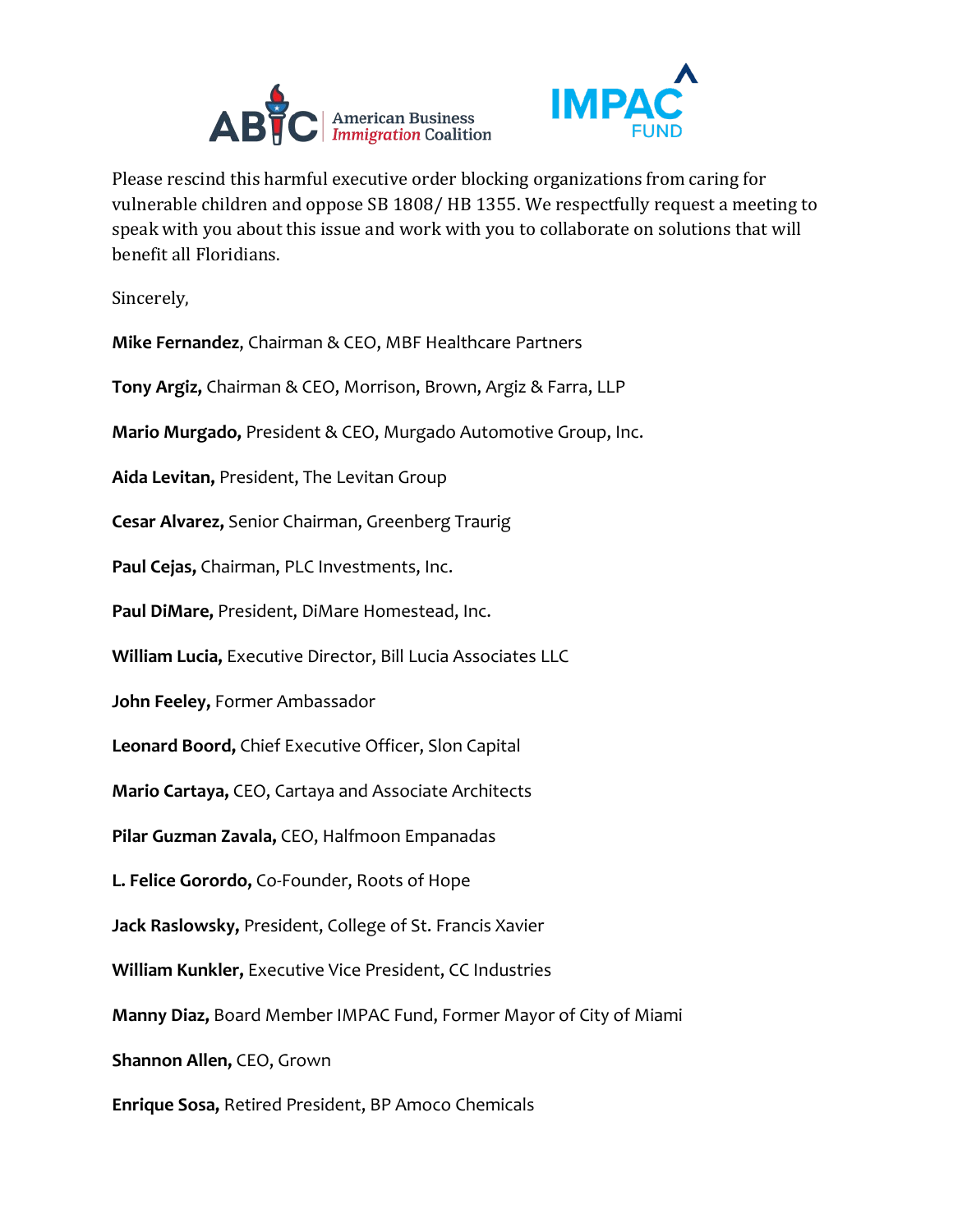



**David Lawrence**, Founder, Child Readiness Org.

**Khalid Muneer**, CEO, Jupiter Properties

**Jan Gautam**, CEO, IHRMC

**Federico Sanchez,** CEO, UBS

**Stephanie Rakofsky,** CEO, Social Work Consultants, Former Director of Social Work South Miami-Baptist Health Hospital

**Diana Brooks,** Co-CEO/Owner, VS/Brooks,Inc.

**Alex Blanco,** Board Member, Patterson Companies

**Alex Penelas**, Former Mayor of Miami Dade

**Cindy Lerner,** Former Mayor of Pinecrest

**William Diaz, Founder,** Casa Venezuela Orlando

**Pamela Segal Rhodes,** Senior Vice President, UBS

**Yael Muller,** Board Secretary, Miami New Drama

**Maria Antonietta Diaz**, Founder & President, Venezuela American Alliance

**Dr. Idler Bonhomme**, President, Haitian American Chamber

**Jorge Figueroa**, Puerto Rican Chamber of Commerce

**Jorge Fernandez**, President, GBS Group

**Gonzalo Ulivi**, Managing Partner, Silverspot Cinema

**Sylvia Lam**, President, Decoevento LLC

**Sharon Socol**, Founder, Casa Valentina,

**Heather Hitzemann**, Accountant, WesPro